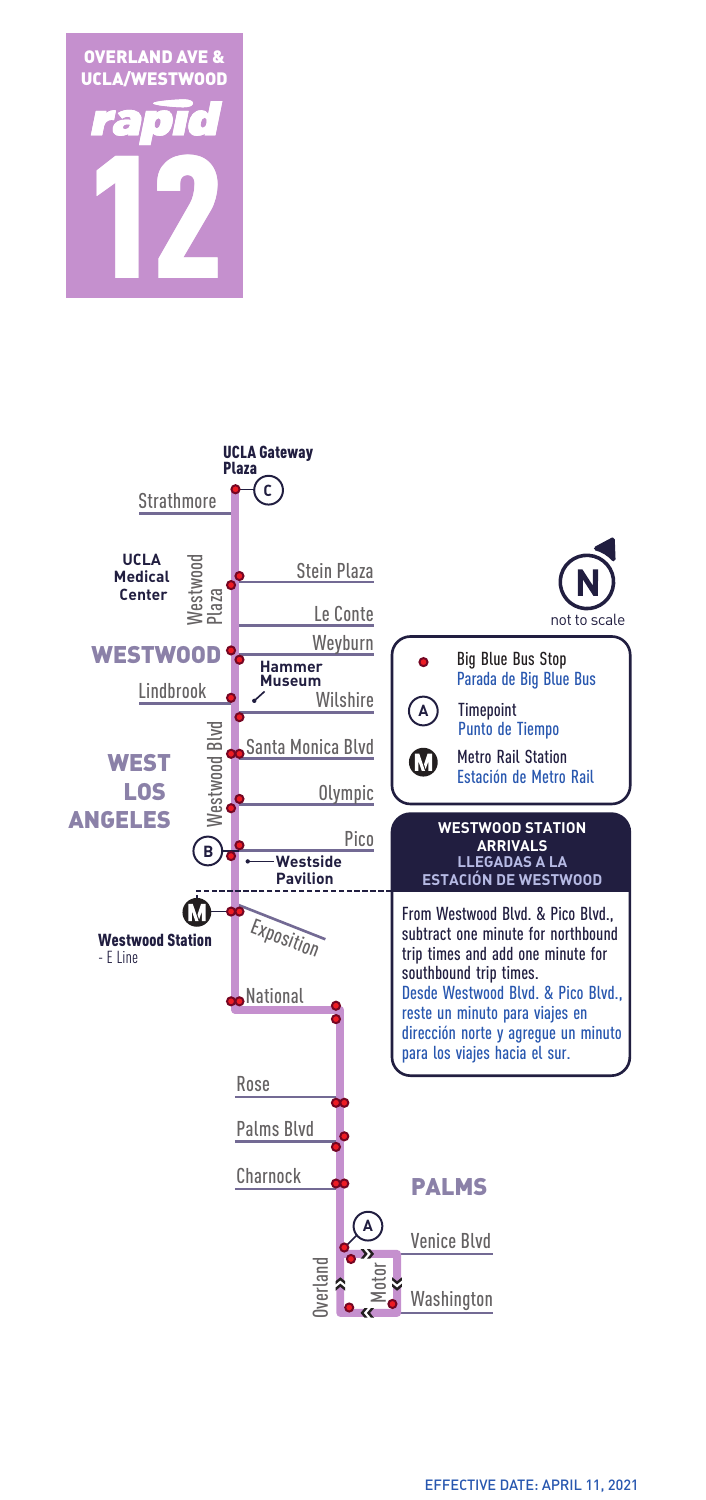### **PALMS TO UCLA/WESTWOOD**

MANA **WEEKDAY DURANTE LA SEMANA** WEEKDAY **DURANTE LA SEI** 

| Overland<br>& Venice<br>$\widehat{A}$ | Westwood<br>& Pico<br>, Pico<br>G | Gateway<br>Plaza<br>JCLA<br>$\bar{\mathfrak{c}}$ |  |
|---------------------------------------|-----------------------------------|--------------------------------------------------|--|
| 5:34<br>5:46                          | 5:41<br>5:53                      | 5:53<br>6:05                                     |  |
| 5:58                                  | 6:05                              | 6:17                                             |  |
| 6:10                                  | 6:17                              | 6:29                                             |  |
| 6:22                                  | 6:29                              | 6:41                                             |  |
| Then service every 12 minutes until:  |                                   |                                                  |  |
| 5:47                                  | 5:54                              | 6:08                                             |  |
| 6:02<br>6:17<br>6:32                  | 6:09<br>6:24<br>6:39              | 6:23<br>6:38<br>6:53                             |  |
| 6:47<br>7:06                          | 6:54<br>7:13                      | 7:08<br>7:25                                     |  |
| 7:26                                  | 7:33                              | 7:45                                             |  |
| 7:47                                  | 7:53                              | 8:05                                             |  |
| 8:07                                  | 8:13                              | 8:25                                             |  |
| 8:27<br>8:47                          | 8:33<br>8:53                      | 8:45<br>9:05                                     |  |
| 9:07                                  | 9:13                              | 9:25                                             |  |
| 9:27<br>9:47                          | 9:33<br>9:53                      | 9:44<br>10:04                                    |  |

#### Be Mindful!

**Quiet please:** Please do not talk to the Operator while the bus is in motion unless it is an emergency. Talking is a distraction, and your Operator needs to focus on the road. For questions, call Customer Service at **310.451.5444**.

ALL PM TIMES IN BOLD

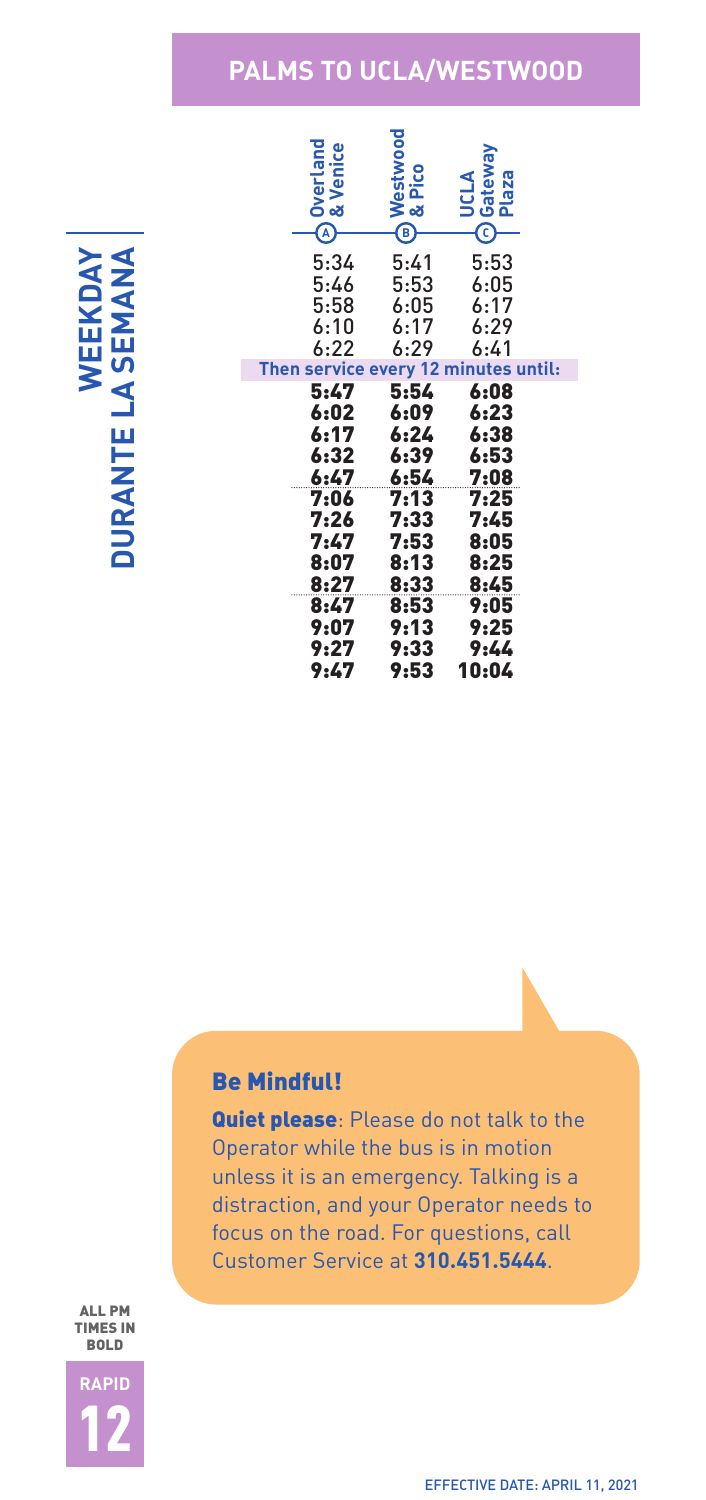## **UCLA/WESTWOOD TO PALMS**

KDAY MANA **WEEKDAY DURANTE LA SEMANA** WEEK **DURANTE LA SEI** 

| Gateway<br>ω<br>UCLA<br>Plaza                | Westwood<br>& Pico<br>ි | <b>Overland<br/>&amp; Venice</b><br>A |  |
|----------------------------------------------|-------------------------|---------------------------------------|--|
| 6:10                                         | 6:22                    | 6:34                                  |  |
| 6:22                                         | 6:34                    | 6:46                                  |  |
| 6:34                                         | 6:46                    | 6:58                                  |  |
| 6:46                                         | 6:58                    | 7:10                                  |  |
| 6:58                                         | 7:10                    | 7:22                                  |  |
|                                              |                         |                                       |  |
|                                              |                         |                                       |  |
| Then service every 12 minutes until:<br>7:15 | 7:29                    | 7:41                                  |  |
| 7:30                                         | 7:43                    | 7:55                                  |  |
| 7:50                                         | 8:03                    | 8:15                                  |  |
| 8:10                                         | 8:22                    | 8:34                                  |  |
| 8:30                                         | 8:42                    | 8:54                                  |  |
| 8:50                                         | 9:02                    | 9:14                                  |  |
| 9:10                                         | 9:21                    | 9:33                                  |  |
| 9:30                                         | 9:41                    | 9:53                                  |  |
| 9:50<br>10:10                                | 10:01<br>10:21          | 10:13<br>10:33                        |  |

#### Safety Tip

Running for the bus can lead to slips, falls and other accidents. If the Operator is already pulling away, don't chase the bus or pound on the door. Big Blue Bus Operators are not allowed to let you board once they have pulled away from the stop.

ALL PM TIMES IN BOLD

**RAPID** 12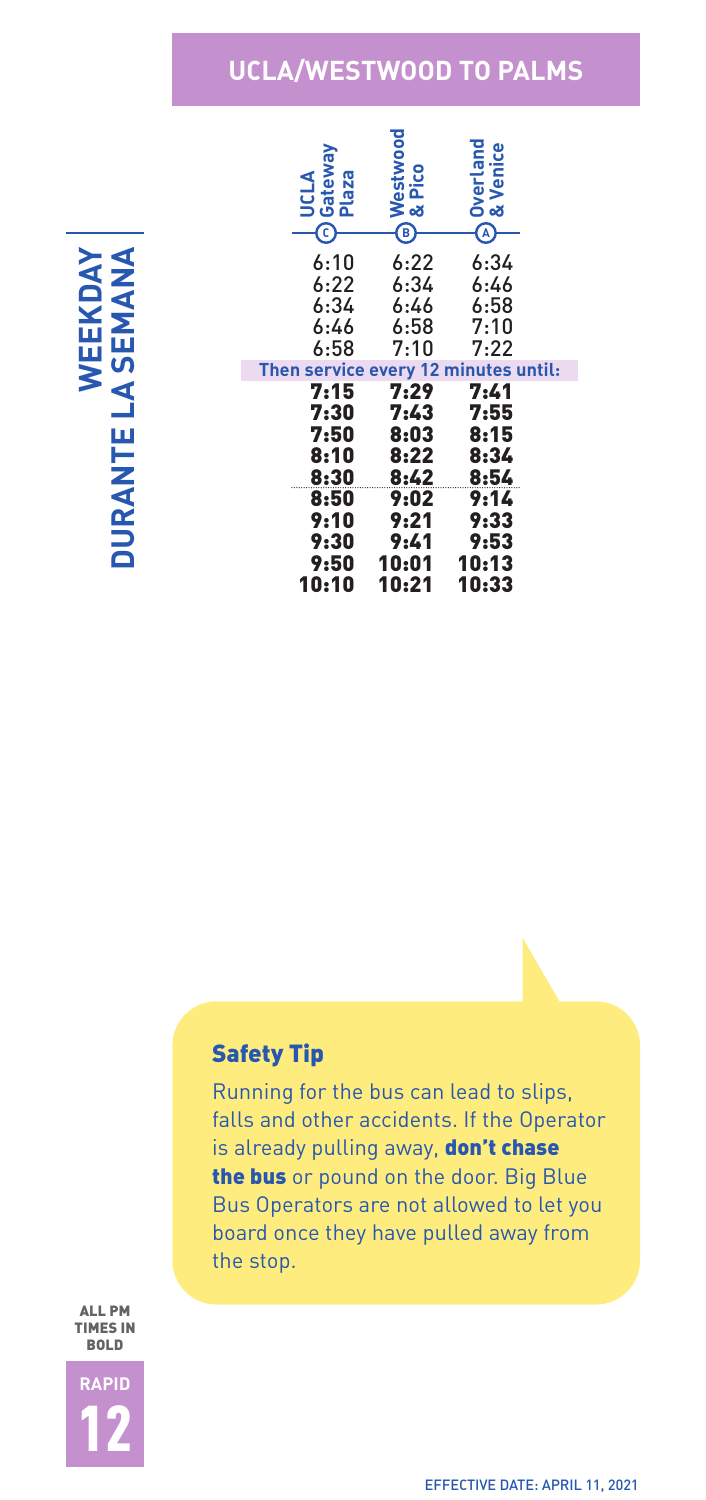# **PALMS TO UCLA/WESTWOOD**

**WEEKEND LOS FINES DE SEMANA LOS FINES DE SEI** 

| <b>Overland</b><br><b>Venice</b><br>œ | Westwood<br>& Pico<br>B) | Gatew<br>Plaza<br><b>ALIST</b> |  |
|---------------------------------------|--------------------------|--------------------------------|--|
| 6:08                                  | 6:14                     | 6:25                           |  |
| 6:33                                  | 6:39                     | 6:50                           |  |
| 6:58                                  | 7:04                     | 7:15                           |  |
| 7:23                                  | 7:29                     | 7:40                           |  |
| 7:48                                  | 7:54                     | 8:06                           |  |
| 8:13<br>8:38                          | 8:19<br>8:45             | 8:31<br>8:57                   |  |
| 9:03                                  | 9:10                     | 9:22                           |  |
| 9:28                                  | 9:35                     | 9:47                           |  |
| 9:53                                  | 10:00                    | 10:12                          |  |
| Then service every 21 minutes until:  |                          |                                |  |
| 6:39                                  | 6:46                     | 6:58                           |  |
| 7:06                                  | 7:13                     | 7:25                           |  |
| 7:36<br>8:07                          | 7:43<br>8:13             | 7:55<br>8:25                   |  |
| 8:37                                  | 8:43                     | 8:55                           |  |
| 9:07                                  | 9:13                     | 9:24                           |  |
| 9:37                                  | 9:43                     | 9:54                           |  |

**Trip operates on Saturday only./**Viaje opera solo en sabádo.

### Good Bike Karma

Be courteous. If yours is the last bike on the rack, please return the rack to the upright position.

ALL PM TIMES IN BOLD

**RAPID** 12